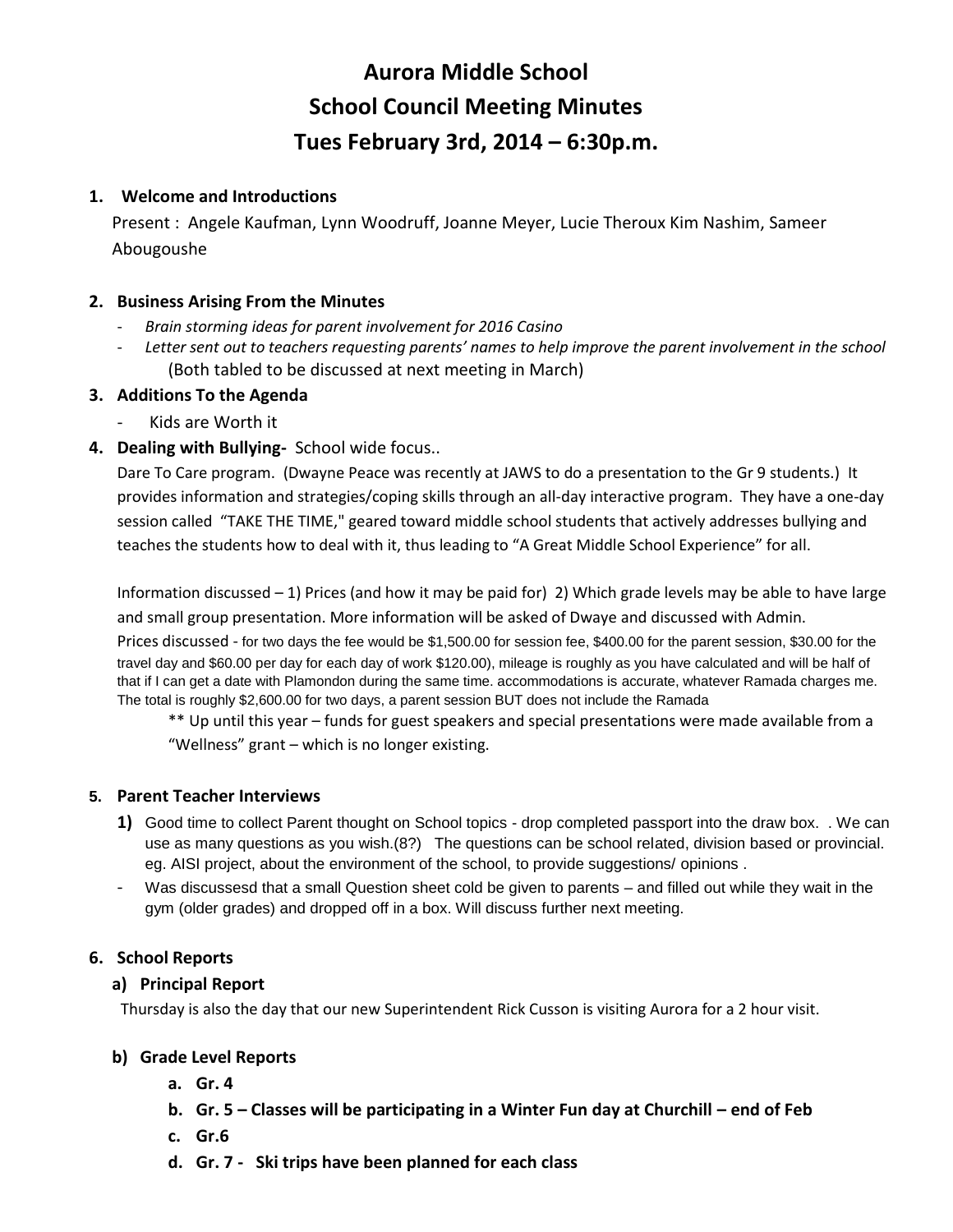- **e. Gr. 8**
- **c) Extracurricular** (Team sports, Choir, Student's Union)

1) **Bread, Tea and Stories day** on February 20<sup>th</sup>. The afternoon is intended to be a celebration of cultures in our area as well as an opportunity to have our older students mentor our younger students. In a nutshell, we will have a variety of breads from different cultures, tea, and different story tellers from a variety of different cultural groups in the area. Students will have the opportunity to sample bread and tea and visit 2 story tellers. Older students will be partnered up with younger students for the afternoon. The FNMI committee will take care of all of the arrangements but please plan that all of our students will participate in the activity for the bulk of the afternoon on February 20<sup>th</sup>.

- 2) Thursday February 5<sup>th</sup> is **Winter Walk day**. Goal to get everyone outside for a 15 to 30 minute walk that day.
- 3) Basketball tournament Feb  $7<sup>th</sup>$
- 4) \*\* Masquarade plans in the works for the school..
- **7. Idea for Fundraising request**  Attached to this agenda is a form that could be filled out for those requesting funds for a project – field trip, etc. These could be kept on file for future Parent committees to look through. Thanks Stacey for sharing this idea!

# **8. Board Info-**

# **Nominate a deserving group or individual in your school community.**

The Alberta School Councils' Association (ASCA) 2015 Awards of Recognition

- School Council Merit
- Excellence in Learning Partnerships
- Parent of Distinction

download AWARD NOMINATION FORMS – on [www.albertacouncils.ca](http://www.albertacouncils.ca/)

All nominees will be recognized with a certificate and public postings (including potential photos).

Recipients will be announced at the ASCA Annual Conference. Award presentations will take place in the school community.

- **9. Kids are Worth It**  Sandwiches were made available for students with no lunch some time 2 10 required. (Until recently – from Mirosols – who was reimbursed for expenses. The Festival of Trees donated 2/3 of their collected funds for food donations of \$6660. Mr. Abougoushe will be a member of the Kids are Worth it committee. They will now supply snacks and lunches to those who need.
- **10. Your Turn - What do you see as being a "positive" in the school**
- **11. Upcoming Meetings: Tues March 3rd 2015**
- **12. Meeting adjourned** at \_\_7:50 pm\_\_\_\_\_